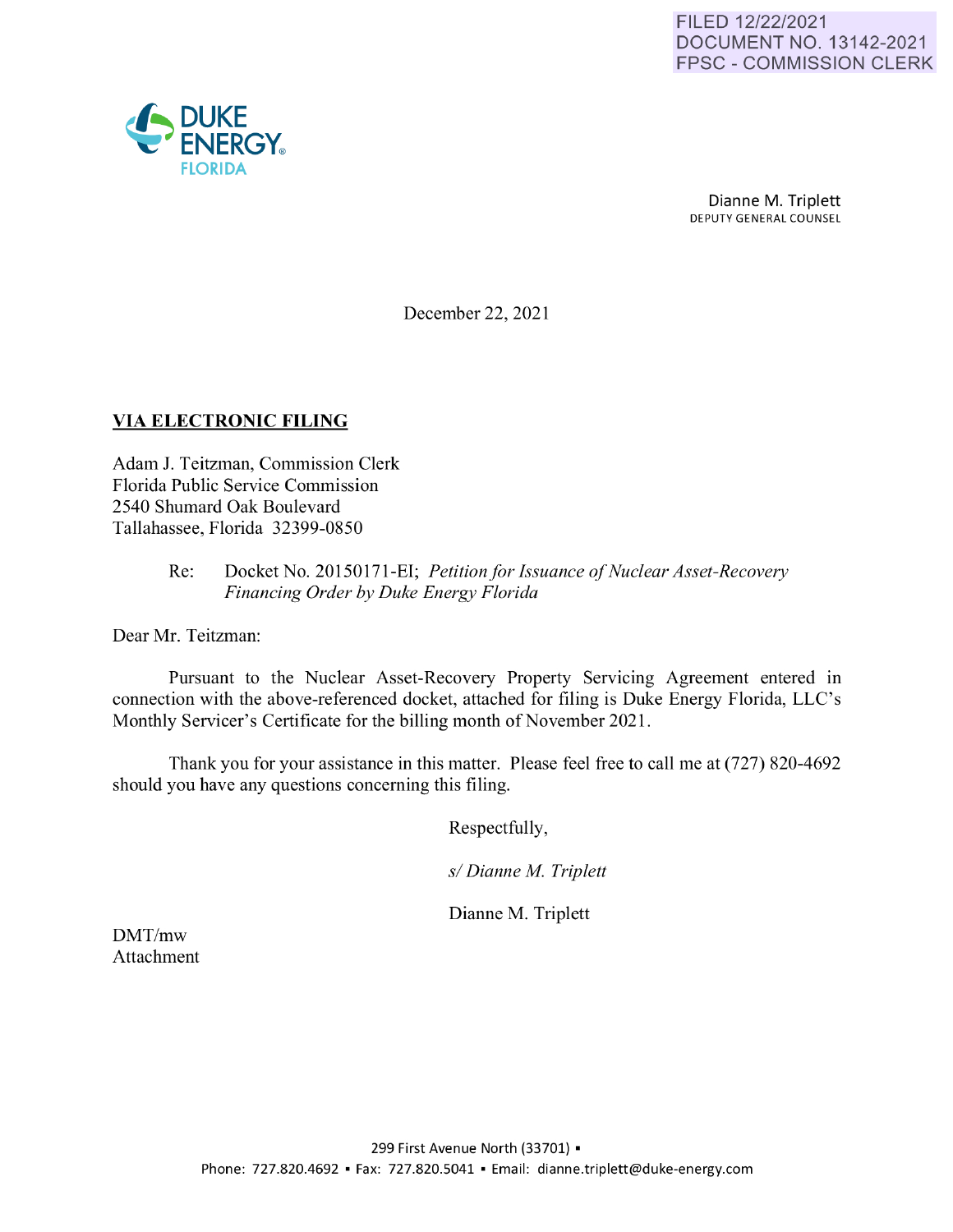## **CERTIFICATE OF SERVICE**

I HEREBY CERTIFY that a true and correct copy of the foregoing has been furnished via electronic mail to the following this 22nd day of December, 2021.

| s/Dianne M. Triplett                        |                                   |
|---------------------------------------------|-----------------------------------|
|                                             | Attorney                          |
|                                             |                                   |
| Theresa L. Tan                              | C. Rehwinkel / R. Gentry          |
| Office of the General Counsel               | Office of Public Counsel          |
| Florida Public Service Commission           | c/o The Florida Legislature       |
| 2540 Shumard Oak Blvd.                      | 111 West Madison Street, Room 812 |
| Tallahassee, FL 32399-0850                  | Tallahassee, FL 32399-1400        |
| $ltan(a)$ psc.state.fl.us                   | rehwinkel.charles@leg.state.fl.us |
|                                             | gentry.richard@leg.state.fl.us    |
| Jon C. Moyle, Jr. / Karen A. Putnal         |                                   |
| 118 North Gadsden Street                    | James W. Brew                     |
| Tallahassee, FL 32301                       | Stone Law Firm                    |
| $\text{imoyle}(a)$ moylelaw.com             | 1025 Thomas Jefferson Street, NW  |
| kputnal@moylelaw.com                        | Eighth Floor, West Tower          |
|                                             | Washington, DC 20007-5201         |
| Robert Scheffel Wright / John T. LaVia, III | ibrew@smxblaw.com                 |
| Gardner Law Firm                            |                                   |
| 1300 Thomaswood Drive                       |                                   |
| Tallahassee, FL 32308                       |                                   |
| $schef(\omega)$ gbwlegal.com                |                                   |
| jlavia@gbwlegal.com                         |                                   |
|                                             |                                   |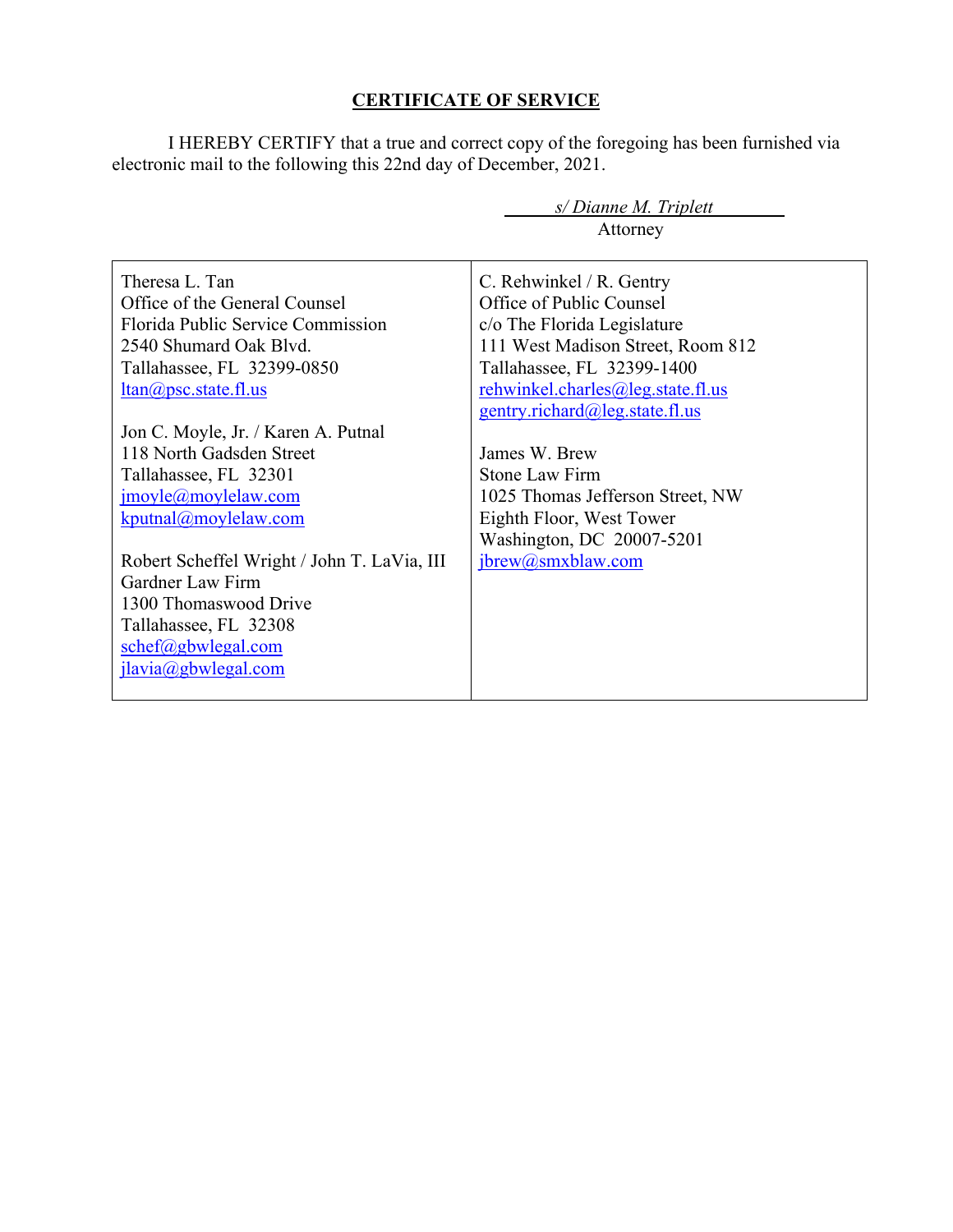# MONTHLY SERVICER'S CERTIFICATE DUKE ENERGY FLORIDA PROJECT FINANCE, LLC

#### \$1,294,290,000 Series A Senior Secured Nuclear Asset-Recovery Bonds

Pursuant to SECTION 3.01(b) of the Nuclear Asset-Recovery Property Servicing Agreement dated as of June 22, 2016 by and between Duke Energy Florida, Inc., as Servicer, and Duke Energy Florida Project Finance, LLC, as Issuer (the "Servicing Agreement"), the Servicer does hereby certify as follows:

Capitalized terms used but not defined in this Monthly Servicer's Certificate have their respective meanings as set forth in the Servicing Agreement. References herein to certain sections and subsections are references to the respective sections or subsections of the Servicing Agreement.

Current BILLING MONTH: November 2021

Current BILLING MONTH: 11/1/2021 - 12/1/2021

| Standard Billing for prior BILLING MONTH: October 2021         |                 |       |
|----------------------------------------------------------------|-----------------|-------|
| <b>Residential Total Billed</b>                                | 284.652.273     |       |
| Residential NUCLEAR ASSET-RECOVERY CHARGE ("NARC") Billed      | 5,003,267       | 1.76% |
| General Service Non-Demand Total Billed                        | 31,156,934      |       |
| General Service Non-Demand NARC Billed                         | 537,047         | 1.72% |
| General Service Billed                                         | 1,648,316       |       |
| <b>General Service NARC Billed</b>                             | 26,630          | 1.62% |
| General Service Demand Total Billed                            | 117,280,681     |       |
| General Service Demand NARC Billed                             | 2,316,304       | 1.98% |
| Curtailable Total Billed                                       | 1,061,182       |       |
| Curtailable NARC Billed                                        | 19,440          | 1.83% |
| Interruptible Total Billed                                     | 12,609,831      |       |
| Interruptible NARC Billed                                      | 342,601         | 2.72% |
| <b>Lighting Total Billed</b>                                   | 2,016,167       |       |
| <b>Lighting NARC Billed</b>                                    | 8,294           | 0.41% |
| YTD Net Write-offs as a % of Total Billed Revenue (see Note 1) |                 |       |
| Non-Residential Class Customer Write-offs                      |                 |       |
| <b>Residential Class Customer Write-offs</b>                   |                 |       |
| <b>Total Write-offs</b>                                        | 0.303%          |       |
| <b>Aggregate NARC Collections (see Note 2)</b>                 |                 |       |
| <b>Total NARC Remitted for Current BILLING MONTH</b>           |                 |       |
| <b>Residential NARC Collected</b>                              | \$<br>4,342,475 |       |
| General Service Non-Demand NARC Collected                      | 466,340         |       |
| <b>General Service NARC Collected</b>                          | 22,923          |       |
| <b>General Service Demand NARC Collected</b>                   | 2,010,060       |       |
| Curtailable NARC Collected                                     | 17,192          |       |
| Interruptible NARC Collected                                   | 297,283         |       |
| <b>Lighting NARC Collected</b>                                 | 7,163           |       |
| <b>Sub-Total of NARC Collected</b>                             | Ś<br>7,163,436  |       |
| Total Current NARC Collected and Remitted                      | s<br>7.163.436  |       |